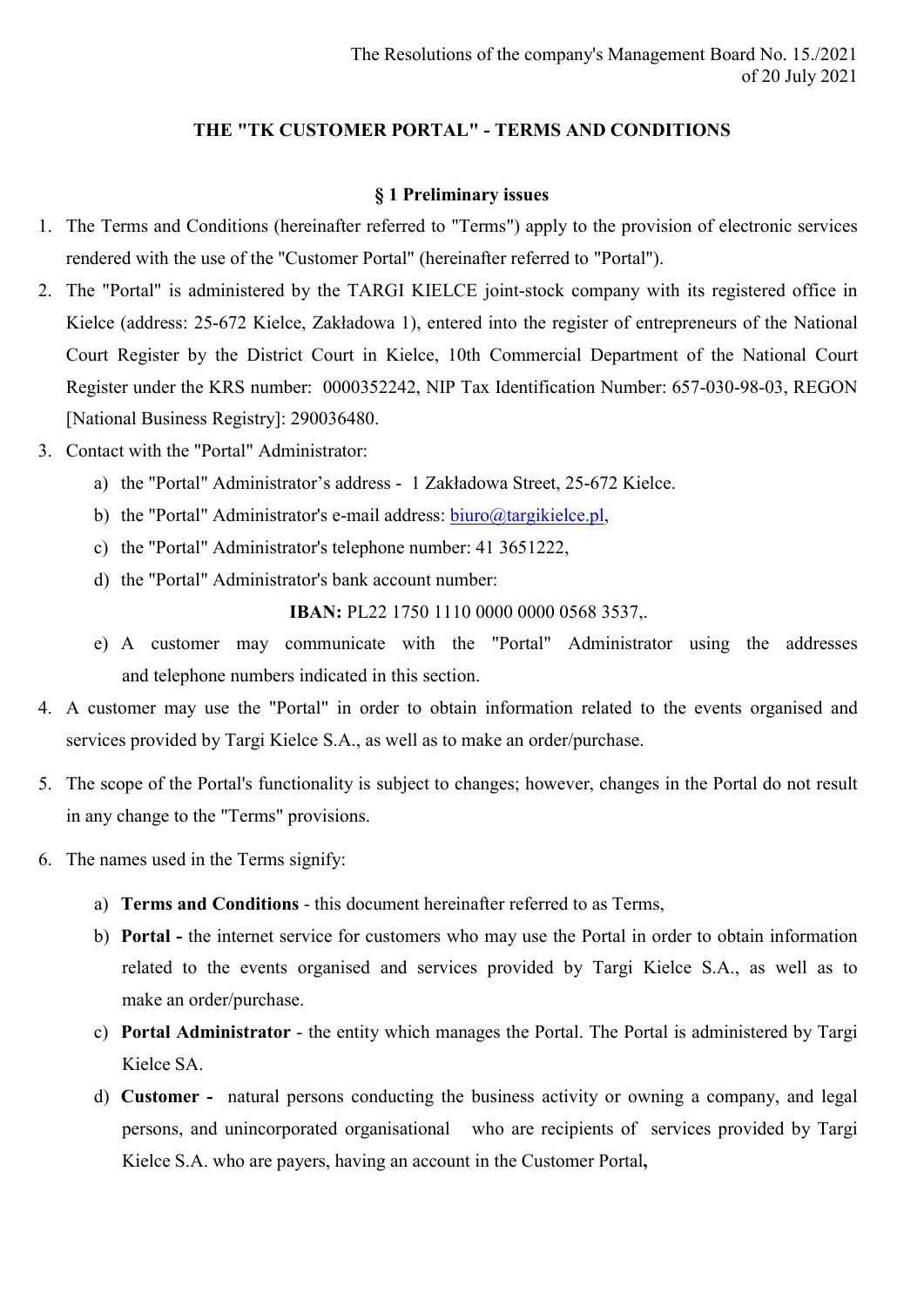- e) Customer Account a part of the "Customer Portal" excluded and designated for the Customer to use, which contains the functionalities available in the Portal, and makes it possible to order and purchase services provided by Targi Kielce S.A.
- f) Account Administrator a person, managing the Customer's Account in the "Customer Portal" on the basis of an Authorisation granted by the Customer; the Account Administrator has the full functionality access in the "Portal". In particular, they are authorised to place orders and purchase services.
- g) Account User a person who has access to the Customer's Account in the "Customer Portal" who is authorised to use the "Portal" functionality which has been made available for the user.
- h) Order an inquiry submitted by the Customer regarding the conclusion of the Contract for the Services provision between the Customer and Targi Kielce S.A.; the inquiry submitted in an electronic form via the "Portal."
- i) Contract a contract concluded as a result of Targi Kielce accepting the Order / Orders for execution, the Orders placed by the Customer according to the terms and conditions specified in these Terms or the terms and conditions of a specific event.

7. The Terms are available on the Portal website and at the Targi Kielce S.A., registered office; the Terms applicable for a specific event - available at the event's dedicated website. The Account Administrator and the Account User are obliged to become familiar with the Terms available on the "Portal" website and at the company's seat before they are granted access to the Portal.

# § 2 The technical conditions specification related to the use of the "Portal" In order to use the "Portal", you should have:

- a) an Internet-connected, user's terminal
- b) a web browser installed on the user's device, preferably M.S. Edge >=

40.0, Mozilla Firefox  $>= 57.0$ , Opera  $>= 49.0$ , Chrome  $>= 60.0$ ,

- c) an active e-mail account,
- d) cookies enabled.

The Portal is available at: https:\\portalklienta.targikielce.pl

#### § 3 Setting up a Customer Account and Terms related to the "Portal" use

- 1. Targi Kielce S.A. makes the Portal available for the Customer and thus directly register their participation for the trade fair and other events organised by Targi Kielce S.A. and to place orders.
- 2. Targi Kielce S.A. is not held responsible for the content posted by the Account Administrator and the Account User on the Portal.
- 3. Targi Kielce S.A. reserves the right to interfere and moderate the content posted by the Account Administrator and the Account User.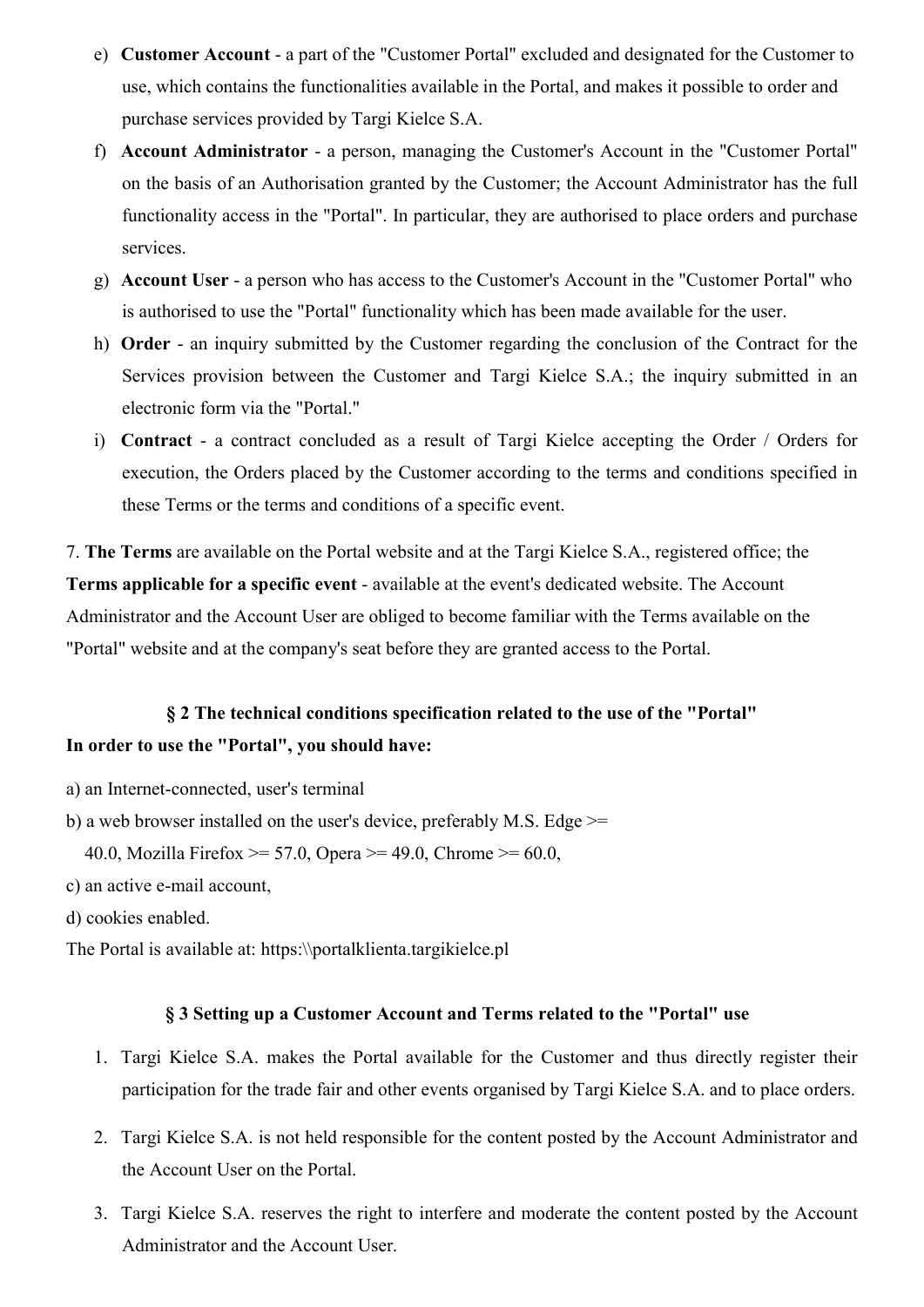- 4. The Account Administrator and the Account User are obliged to use the "Portal" in a manner consistent with the legal provisions in force and applicable in the territory of the Republic of Poland, with the provisions of the Terms, as well as the general principles of the Internet use, and the purpose the Portal has been created for, in particular to:
	- a) it is forbidden to publish or disseminate the content prohibited by law, e.g. content that promotes violence, defamatory content or the content which violates personal rights and other third parties' rights,
	- b) the "Portal" should be used in a way that does not impede its operation mainly refers to the use of specific software or devices.
- 5. The scope of services offered by Targi Kielce S.A., which the Client may purchase via the Portal, is constantly updated. Targi Kielce S.A. reserves the right to refuse to sell services to the Client without giving reasons.
- 6. A Customer Account, created by the Account Administrator as a result of registration in the "Portal", is the prerequisite for using the "Portal" .
- 7. In order to set up a Customer account in the "Portal", the Account Administrator is required to:
	- a. go to the: https:\\portalklienta.targikielce.pl website,
	- b. fill in the registration form, provision of all the required data is mandatory,
	- c. read and accept the "Portal" Terms,
	- d. add the following document scan: "The Ordering Party's Data Registration. Authorisation to conclude on-line contracts". The document indicates the persons authorised to conclude contracts on-line on behalf of the Client,
	- e. confirm that the e-mail address used for registration is active; the activation link is used for this purpose,
	- f. undergo the verification process carried out by the Portal Administrator,
	- g. obtain the confirmation of the account creation, sent by the Portal Administrator to the email address provided during registration.
- 8. Targi Kielce S.A. reserves the right to refuse to set up a Customer Account without giving reasons.
- 9. In order to register an Account User, the Account Administrator must:
- a) go to the My Account / My Companies / Employee Management tab, enter all the required data related to the Account User,
- b) The Account User will receive a notification containing an activation link to the e-mail address provided,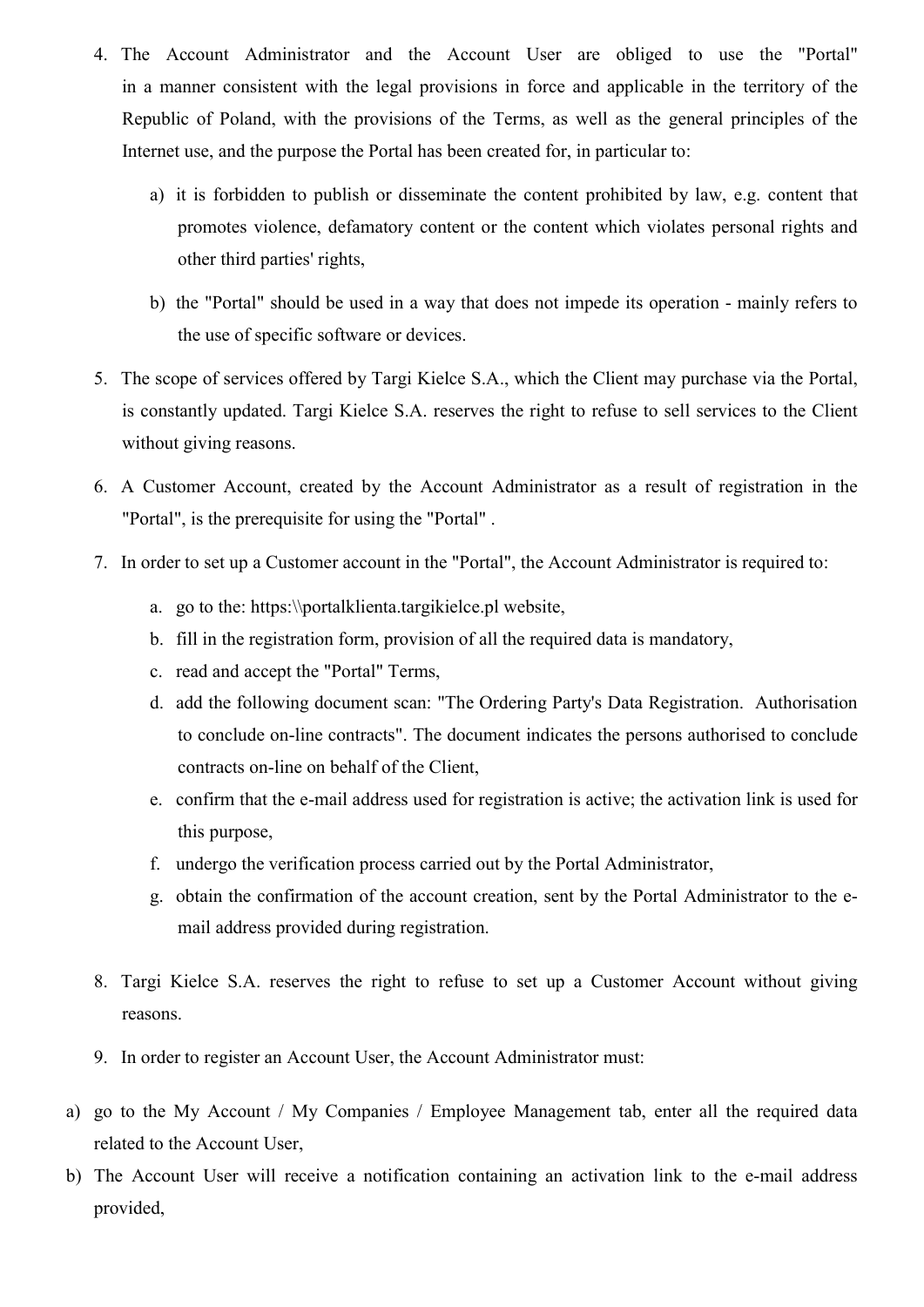- c) The Account User, when logging in to the Customer Account for the first time, is obliged to accept the "Portal" Terms and other the required consents.
	- 10. Any changes related to persons and/or personal data of persons authorised to sign the Contract require a written notification to the "Portal" Administrator; the "Portal" Administrator should be sent the following documents: "Revocation of the authorisation to conclude on-line contracts" and a new: "Authorisation to conclude on-line contracts". The documents indicated above are available at: https:\\portalklienta.targikielce.pl and https://www.targikielce.pl/en/service-forexhibitors/regulations-and-statements.
	- 11. The Account Administrator and the Account User are responsible for maintaining confidentiality with relation to the password. The Account Administrator and the Account User are obliged, without any undue delay, to notify the Portal Administrator about any unauthorised access to the Customer Account and about any other security breaches. The Portal Administrator shall not be liable and responsible for any damages resulting from the Account Administrator's and Account Users' failure to notify the Portal Administrator in this regard and/or the Customer's, Account Administrator's or the Account Users' failure to ensure the password confidentiality.
	- 12. The Customer may remove the Customer Account at any time, without giving a reason. In order to delete the account, a request ought to be submitted to Targi Kielce S.A.; either e-mailed to the following address: biuro@targikielce.pl or posted to the company's registered seat.

### § 5 The contract conclusion process

- 1. In order to submit a registration for an event organised by Targi Kielce S.A., ad to conclude a contract via the "Portal", the Account Administrator should log in to the "Customer Portal" via the www.targikielce.pl website or https:\\portalklienta.targikielce.pl website
- 2. Participation in the events organised by Targi Kielce S.A. is subject to the following conditions: a) in the case of trade fair/expos - the Account Administrator is obliged to order at least XXXX exhibition space and obtain the Targi Kielce S.A. confirmation that the space has been ordered,
	- b) in the case of conferences, congresses, concerts, facilities rental and all other events - the offer acceptance, which results in signing a contract for the particular event
- 3. The Contract related to the trade fair participation is deemed concluded upon Targi Kielce S.A. sending the confirmation to the Account Administrator; Targi Kielce S.A. confirms its acceptance of the order referred to in point 2 a), i.e. the exhibition space.
- 4. After the contact conclusion referred to in point 3, the Account Administrator is granted the possibility of ordering further services related to trade fair participation via the "Portal". Any modifications associated with the ordered exhibition space's size or resignation from the trade fair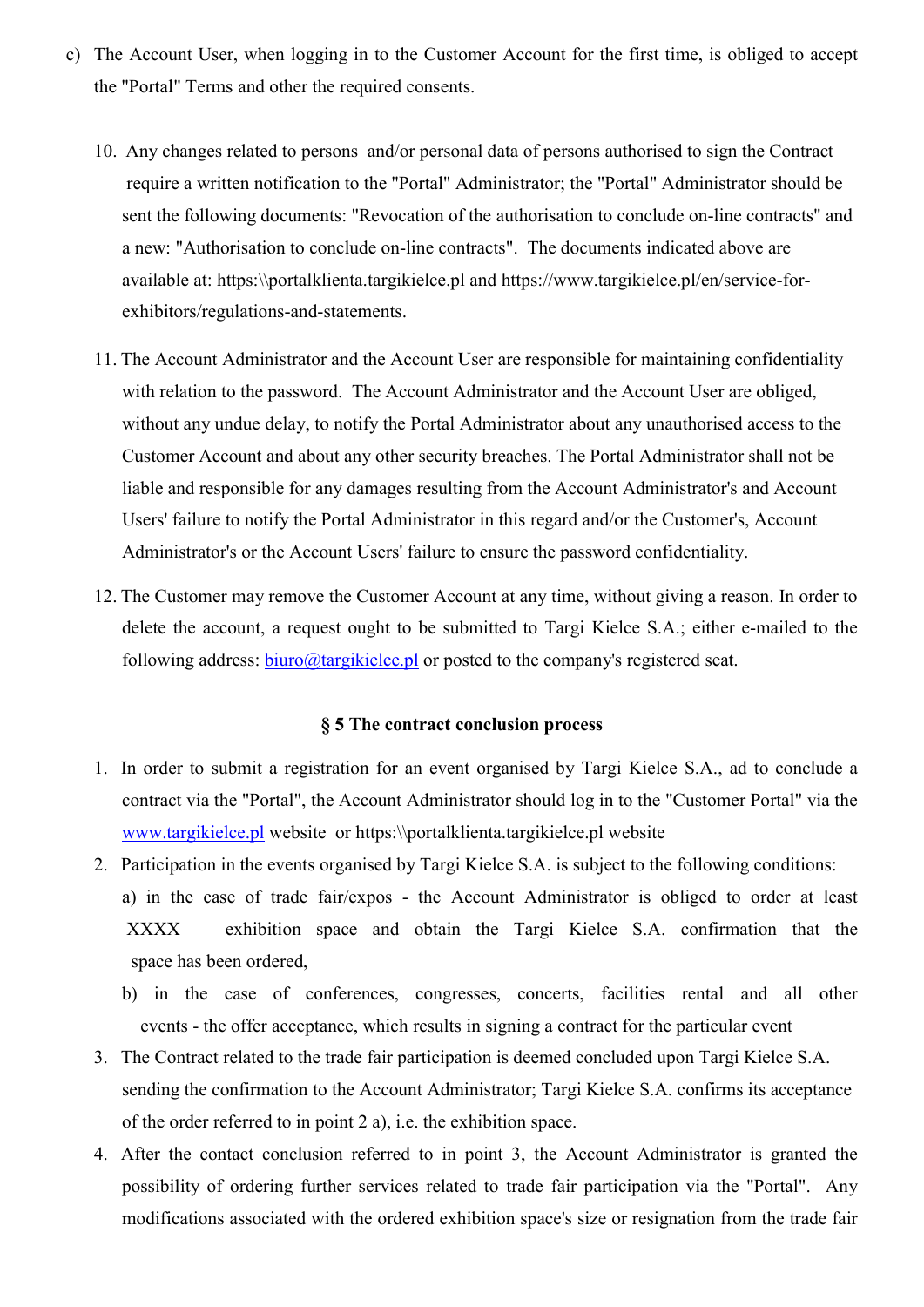participation require a written form should, a notification be submitted to Targi Kielce S.A. by the Account Administrator.

- 5. Only the services ordered and confirmed by the Customer, which have the "Approved" status, will be provided.
- 6. The approved order is the basis for issuing a VAT invoice, which can be issued no earlier than 30 days before the trade fair commencement.
- 7. Targi Kielce S.A. reserves the right not to provide the services the Customer has ordered, which do not have the "Approved" status 30 days before the trade fair commencement. The services that do not have the "Approved" status may be cancelled by the "Portal" Administrator. In order to reorder the services, the Account Administrator may open a new order.
- 8. Further orders can be added and modified via the "Portal", until the option of electronic orders placement is blocked. Every time, this placement-end date is specified in the Regulations of a given trade fair.
- 9. All orders placed via the paper, hard-copy expo registration form for the trade fair will be visible in the "Portal" no later than 30 days before the event's commencement.
- 10. The "Portal" will contain a summary of all orders placed by the Customer for the event they participate in. The Customer is obliged to commission / accept the expo stand, i.e. to verify the quality and quantity of elements delivered to the expo stand in accordance with the Contract. Any comments and inconsistencies should be reported in person at the Exhibitor Service Office or by means of the Help Desk module in the Customer Portal - category/type: "Expo stand acceptance" no later than the end of the first day of the event. If the Customer does not submit any comments before the deadline indicated above, the expo stand is considered accepted.

#### § 6 Payment methods

- 1. The prices of the Services ordered through the "Portal" are listed in the currency consistent with the price list applicable for the particular event.
- 2. VAT invoices issued on the basis of the order placed by the Accounts User will be visible in the Customer Account.
- 3. The Invoices for services purchased by the Account Administrator will be e-mailed to the Customer by Targi Kielce S.A. to the e-mail address provided when placing the order for a given trade fair in the "Portal".
- 4. The Customer is obliged to pay the due amounts to Targi Kielce S.A. resulting from the issued invoices, payment should be made within the deadline indicated on the invoice, and money transferred to the bank account indicated on the invoice document.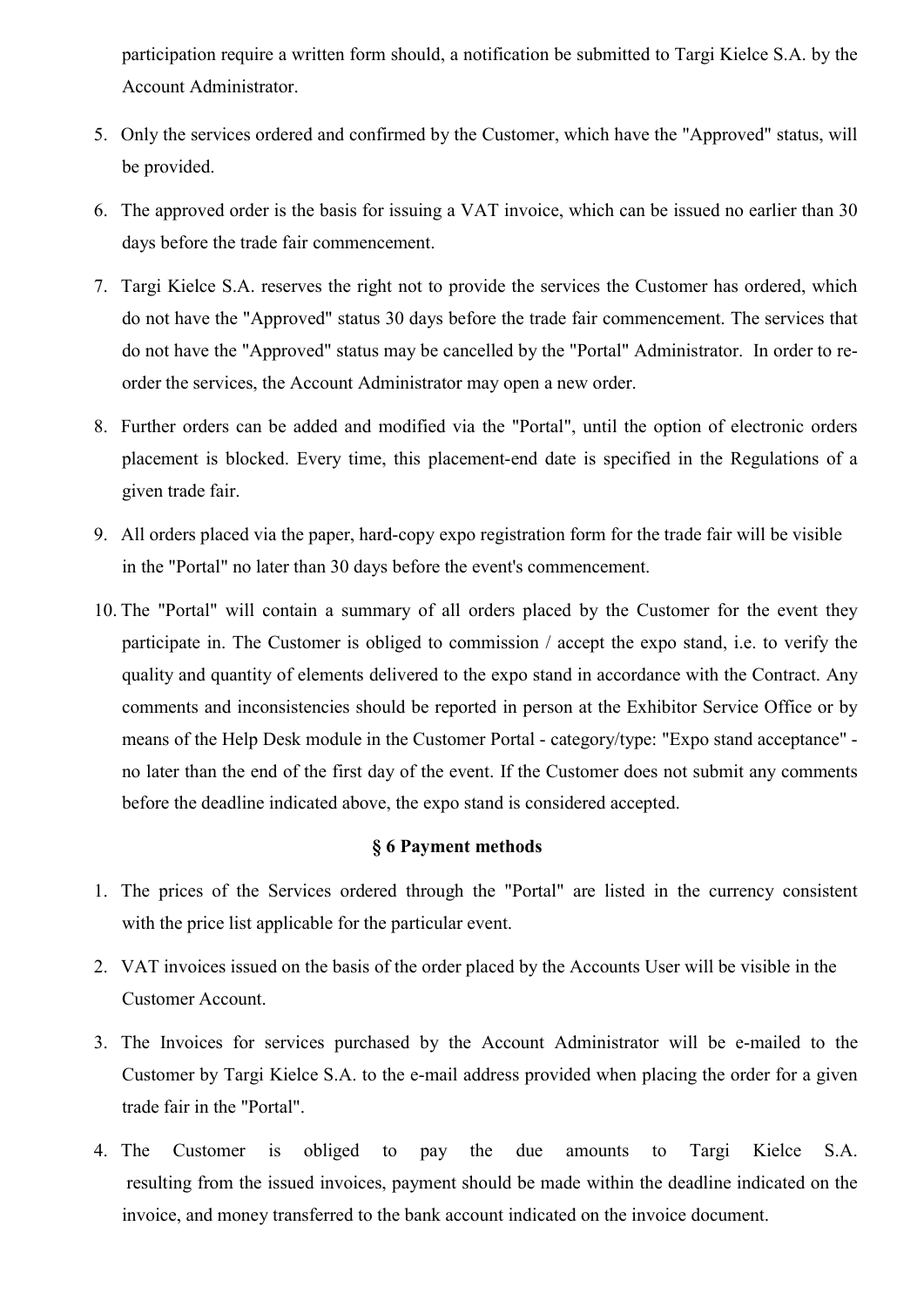5. All issues related to payments for participation in a particular trade fair are specified in the regulations dedicated to the particular events organised by Targi Kielce S.A.

#### § 7 Complaints procedure

- 1. The Customer may report any irregularities in the "Portal" operation; notifications may be filed at any time by e-mail to the address biuro@targikielce.pl or posted to the following address: Targi Kielce S.A., 1 Zakładowa Street, 25-672 Kielce.
- 2. There is 30 days' deadline for Targi Kielce S.A. handling complaints from the date of complaint receipt; in the event of circumstances that may result in the Targi Kielce S.A.'s failure to meet this deadline, Targi Kielce S.A. will inform the person who has submitted the complaint and inform when the complaint is to be handled.

#### § 8 Data protection

1. Information on personal data protection can be found at the following website:

https://www.targikielce.pl/en/privacy-policy

#### § 9 Final provisions

Targi Kielce S.A. reserves the right to amend the Terms at any time. The new Terms content will be made available in the "Portal" and at the company's headquarters:

- 1. The amendment to the Terms does not constitute an amendment to the Contract, and therefore the Contract does not require an amendment. However, the Terms amendment may require the data update, in which case the Customer will be notified in advance.
- 2. The Portal Administrator makes every effort to ensure that the "Portal" functions on an ongoing basis. The Administrator, however, informs that there may be interruptions in the "Portal" operation.

The operation interruptions may result from the need to repair the system or perform other maintenance works.

- 3. In the event the Portal's operation is discontinued or that Targi Kielce S.A. withdraws from offering certain services, the orders placed up to that point and concluded Contracts are binding for the Parties.
- 4. All disputes between the Targi Kielce S.A and the Customer which cannot be resolved amicably shall be settled by a competent common court in Kielce. To all matters not settled by the provisions of this Terms and Conditions, the Polish legal regulations, as well as the particular event's Terms and Conditions, shall apply.